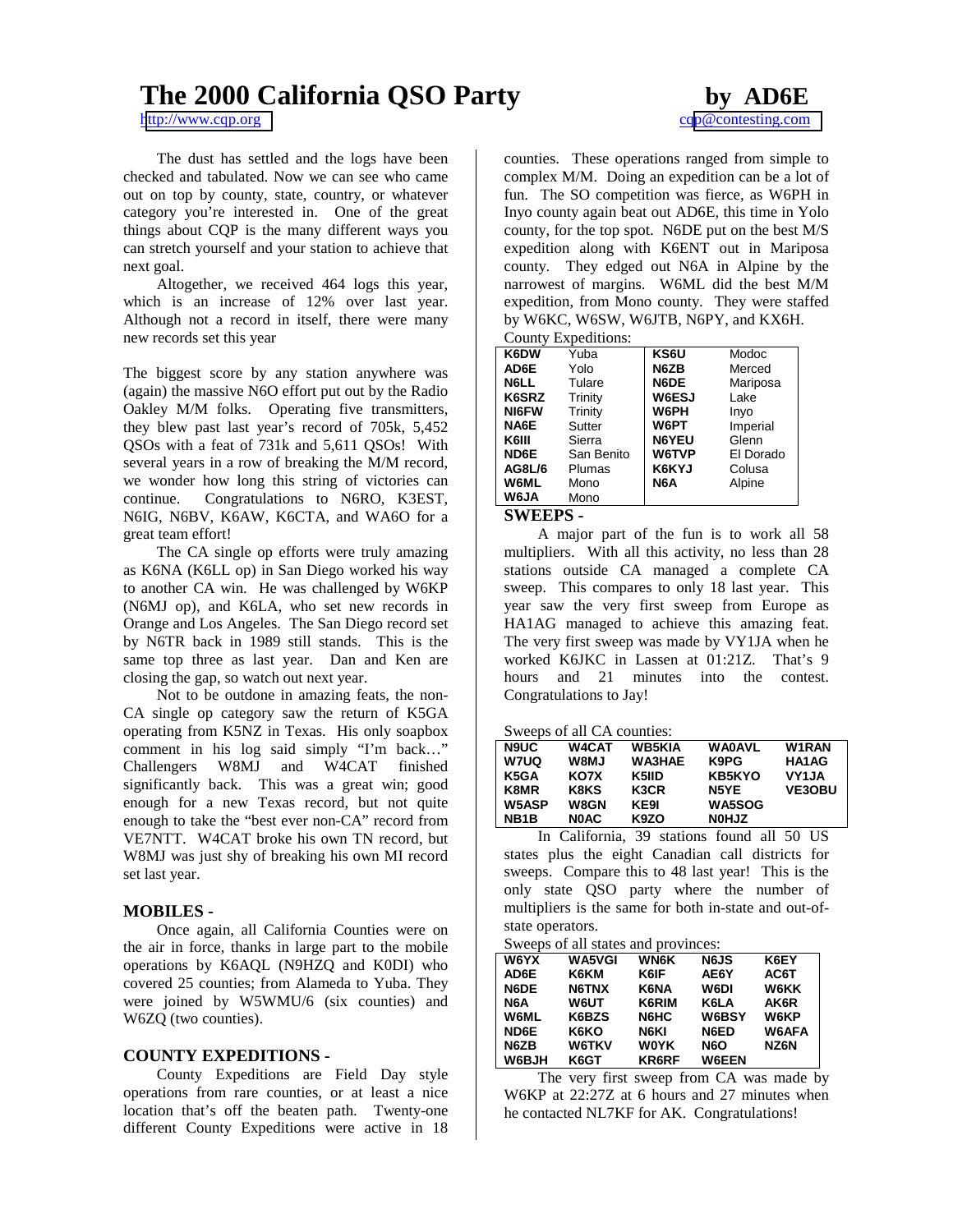#### **SCHOOLS-**

This is the second year of the school competition in CQP. Nine schools responded to this new award challenge:

| W6YX              | <b>Stanford Univ</b> | <b>SO</b> | 302354 |
|-------------------|----------------------|-----------|--------|
| <b>N9UC</b>       | Univ of Chicago      | <b>SO</b> | 113274 |
| W7UQ              | Univ of Idaho        | <b>SO</b> | 77430  |
| <b>K4KDJ</b>      | Virginia Tech        | <b>MS</b> | 42533  |
| <b>K4UCF</b>      | Univ of Florida      | <b>SO</b> | 40014  |
| <b>WOEEE</b>      | Univ of Missouri     | <b>MS</b> | 29079  |
| W <sub>1</sub> AF | Harvard Univ.        | <b>MS</b> | 18650  |
| N <sub>5</sub> XU | Univ of Texas        | <b>SO</b> | 9000   |
| W8YY              | Michigan Tech Univ   | <b>MS</b> | 7144   |

## **QRP-**

Another first for the 1999 CQP was a QRP category. After a good start last year, the number of QRP entries this year actually dropped from 25 to only 18. They are noted in the results tables with a "Q" after their scores.

#### QRP stations:

| <b>NOHJZ</b> | AE9K         | K3WWP        | <b>N4JIU</b>  | <b>N6MU</b>   |
|--------------|--------------|--------------|---------------|---------------|
| K8ZT         | <b>W4DEC</b> | <b>W8SFF</b> | <b>WB0IWG</b> | <b>KA6SGT</b> |
| <b>N7JXS</b> | AA1CA        | AF9J         | <b>JR1NKN</b> |               |
| K8CV         | AD6G         | K9DIY        | K6III         |               |

As with the schools, we hope the word gets out to the QRP community to get more activity in the next CQP.

#### **RECORDS -**

A total of 19 new records were set this year, with 11 CA records and 10 state records falling. New records set this year are tabulated below. New Records in California

|                          | м тесергер пі саптотіпа |         |
|--------------------------|-------------------------|---------|
| Butte                    | K6KM (K2KW op)          | 304,442 |
| Fresno                   | N6ED @ K6MI             | 293,973 |
| Inyo                     | W6PH                    | 224,352 |
| Los Angeles              | K6LA                    | 329.730 |
| Orange                   | W6KP (N6MJ op)          | 332,688 |
| Solano                   | W6DI                    | 242,962 |
| Yolo                     | AD6E                    | 212,454 |
| <b>Multi-Multi</b>       | N6O @N6RO               | 731,844 |
| Out of State new Records |                         |         |
| Idaho                    | W7UQ (KL9A op)          | 77,430  |
| <b>Illinois</b>          | <b>N9UC</b>             | 113,274 |
| lowa                     | <b>NOAC</b>             | 127,368 |
| Maine                    | K <sub>1</sub> PQS      | 40,176  |
| <b>Missouri</b>          | <b>K0OU</b>             | 91,514  |
| Pennsylvania             | K3CR                    | 121,162 |
| <b>Tennessee</b>         | W4CAT (K1KY op)         | 127,716 |
| <b>Texas</b>             | K5GA (@K5NZ)            | 144,594 |
| Utah                     | KO7X                    | 86,768  |
| West Virginia            | K5IID                   | 71,398  |
| <b>Europe</b>            | HA1AG                   | 60.494  |

# **THE STATISTICS –**

If you add up the total number of QSOs in the logs that were submitted, we see there were 63,324 CW QSOs and 120,471 SSB QSOs. Of course, these are only the REPORTED contacts. There were 464 logs submitted, yet the total number of active, non-unique call signs seen in these logs totaled 5,462! Every sort of call appeared, from 2E0AOZ to ZS6WP. This is after the list was trimmed to eliminate common "busted" calls. Obviously CQP is a lot bigger than the relatively small number of submitted logs would make you think. There were 4,947 such calls seen last year.

Log checking was tackled by AD6E, W6OAT, NF6S, K6EP, N6DE, and K6III. Log checking rules were established by the team as follows: Any simple copying error such as wrong NR, wrong QTH, or wrong call was penalized by reducing the score by  $\frac{1}{2}$  of a QSO. Double copying errors (e.g. wrong call *and* wrong NR) or worse were penalized by removing the QSO. The team used extensive search software to be as accurate as possible. Only QSOs that were either proven to be in error, or had a very highly probable error were reduced. No penalty was given by software alone. There was always a human judge to make the actual decision.

Overall, log accuracy was very good. Claimed scores were reduced by an average of 1.9% and resulted in changing the outcome of final standing in very few cases. This is pretty close to what we saw last year. The good news is that only 11 logs had greater than 10% score reductions due to errors, while there were many "perfect" logs where no errors could be found.

 My thanks go to the log checkers who put in many hours of effort to get these results out. Their efforts have made these results more credible. Anyone who submitted a "soft" log can get a report file that details each and every deduction. Please send your request to [cqp@contesting.com](mailto:cqp@contesting.com) 

#### **SOAPBOX –**

Thanks to WA6OIA who called me with two minutes to go, to give me SF and mult #58! N0HJZ

Great party! Loved it! W8GN

Excellent condx and gd activity of Calif stations brought me 11 new counties, thank you… OK1FCA

I had fun in the contest. I was learning the ropes of a new radio, getting ready for the fall season. KE4OAR

Low score, but great fun as usual. At least I beat my previous high! K2EWA

Activity was great – evidently CQP has become an international event. Great to have so many DX stns taking part. WB6NFO

Thanks for putting it on again! Thanks also to AE6Y for the contest software – worked great! KB5KYO